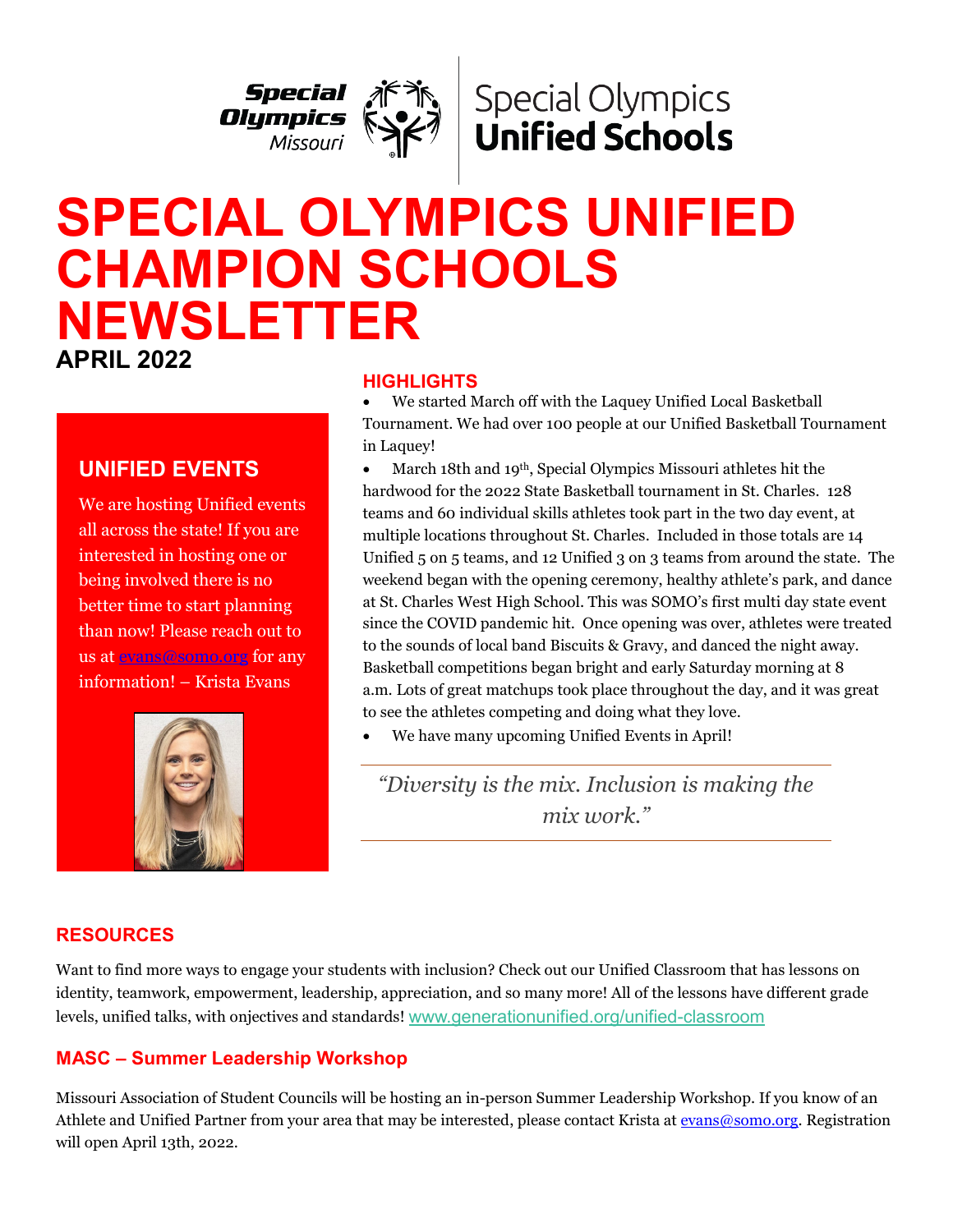



#### **U.S. Youth Ambassadors**

The application for the class of 2022-2024 [U.S. Youth Ambassadors](https://cn5pf04.na1.hubspotlinks.com/Ctc/W1+113/cN5pF04/VWH1sV6bfqMRW1tYTHD7SxN3BW4jRtpV4Hbl7TN6mkvq93lScmV1-WJV7CgK4PW1MnVFN8d4fchW7B-TbK8yTfG-W498ldT7PXTTpVPR-cC6Mt5lMW7N2P562lyDm7W3LgJKB8bgzHFW82rM4z6wgY8pW4TCHQx7CrJqPW75hjt61RZyZsW4FFmpp8XZ4F-W1lM1J58ggx4vW1vwpSt5RFSpKW4RBC601rlHBNW3SwhjH6z318ZW3N4VrH8vh9rVW4S772K40Tz2cV7scCb4Gtg4TW11R5Dc2Hb22FW5w6MVr6D0-05W6_h3Vb55XV-HW1vP0y-5SPKH6W6yQG_33_SSzRW4FfBJ71Sj6tmVxQd5l6mwkfsW8QrrnZ3Hdc0-W1FR1BY8yQw-l36191) is officially open! We at Special Olympics Unified Champion Schools® are looking for youth leaders with and without intellectual and/or developmental disabilities between the ages of 14-22 that can commit to this two-year role. The application will be open from March 21 – May 22. Please share the application and application materials with student leaders who may be interested!

#### **HOW CAN YOU BE INVOLVED?**

We are back up and going at SOMO with events all around the state! With these events we are looking for volunteers! If you would like information on events you can volunteer at check out somo.org/volunteer/.

An inclusion revolution is a one day unified event where those with and without intellectual disabilities play together. The main goals are to break down barriers, educate students on the importance of inclusion, and provide a meaningful experience for all participants. These are meant to be whole school engagements and even surrounding schools with their special education departments.

Young Athlete Programs (YAP's) are a great way to work with younger schools in your district. YAP is for those 2-7 with and without intellectual disabilities where we play games to work on motor and social skills, as well as introduce them to our sports that we offer year-round. We meet once a week and this can be done either during the school day, or after school. For more information or if you are interested please feel free to reach out to me, we are excited to help you get things started!

#### **NATIONAL BANNER PROGRAM**

A Special Olympics Unified Champion School has an inclusive school climate and exudes a sense of collaboration, engagement and respect for all members of the student body and staff. A Unified Champion School receiving national banner recognition is one that has demonstrated commitment to inclusion by meeting 10 national standards of excellence. These standards were developed by a national panel of leaders from Special Olympics and the education community.

The primary activities within these standards include: [Special Olympics Unified Sports®](https://www.specialolympics.org/our-work/sports/unified-sports) (where students with and without disabilities train and compete as teammates), Inclusive Youth Leadership and Whole-School Engagement. Banner Unified Champion Schools should also be able to demonstrate they are self-sustainable or have a plan in place to sustain these activities into the future.

# **SCHOOL VISITS**

As we approach the end of the school year, I would love to start brainstorming for next year. If you would like to meet please reach out to me at [evans@somo.org.](mailto:evans@somo.org)

#### **SCHOOL SURVEY**

Please take a moment and fill out our survey so we can continue to serve you and your students creating a place where everyone feels welcome!<https://form.jotform.com/213266085825055>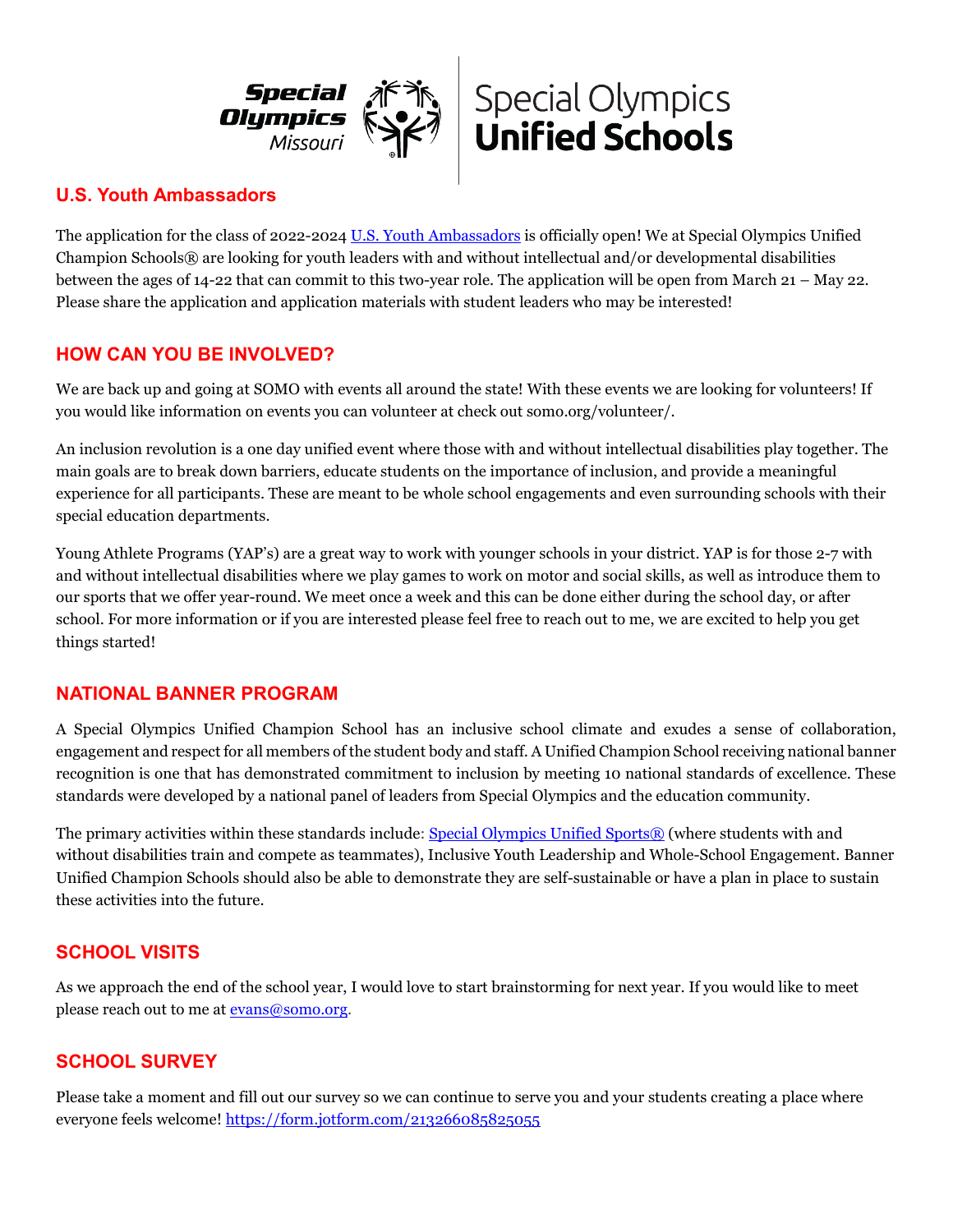



### **Upcoming Events**

**St. Louis Metro Area** - contact Jocelyn Diehl [\(diehl@somo.org\)](mailto:diehl@somo.org) (314)-961-7755

April 2nd Volleyball

April 20th Jefferson county Local Track and Field

April 22nd St. Clair High School Track and Field

April 24th Area Soccer

April 29th Wright City Track and Field

April 30th Powerlifting

May 7th STML Area Spring Games

May 10th Sullivan High School Unified Local Track Meet

**Central Area** – contact Tim Schuster [\(schuster@somo.org\)](mailto:schuster@somo.org) (573)-635-1660

April 8th Eldon Disc Golf Tournament

April 19th Track and Field Waynesville

April 23rd Central Area Track in Columbia

April 26th Hannibal Track and Field

April 28th Unified Champion Schools Track Meet at TLC

May 6th Hermann Local Track Meet

May 11th Holden Local Track Meet

**Kansas City Area** - contact Alyssa Cress [\(cress@ssomo.org\)](mailto:cress@ssomo.org) (816)-535-9610

April 2nd Aquatics meet

April 23rd Track Meet

May 14th Belton Local Track Meet

**North Area** – contact Alyssa Cress [\(cress@somo.org\)](mailto:cress@somo.org) (816)-535-9610

April 23rd Kirksville Track and Field

April 27th North Area Aquatics

April 30th Track Meet Savannah